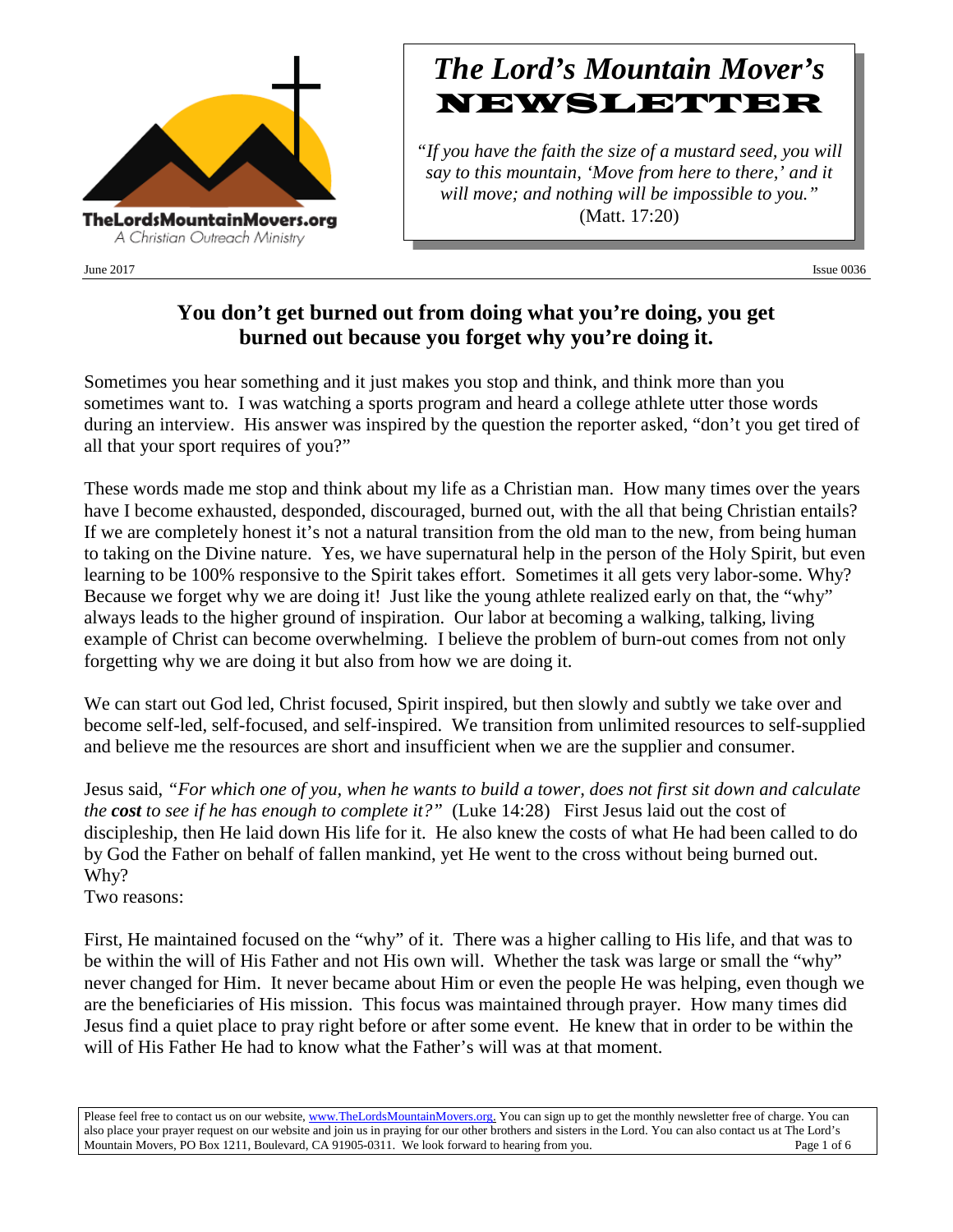Secondly, He pulled from resources that were eternal and not natural or temporal. He didn't rely on earthly resources to meet heavenly needs. This lesson is best seen in the feeding of the 5,000. Jesus asked His disciples how they would feed this many people. Their response shows their mentality. We don't have enough money, and there is a boy with five loaves and two fish, but what are they among so many. That's relying on, and thinking like "self", and those resources are so limited. Jesus demonstrated that these needs could be met because heavenly resources are unlimited.

In closing, I have a couple of things to share on these points. When we become burned out or are feeling overwhelmed with the task at hand we need to remember the "why" of what we are doing. It is never about us, it is something far greater than we are. Oh yes, we may be beneficiaries is some form or fashion of the work we accomplish in His name, but that is never to be our focus. We need to stay God led, Christ focused, Spirit inspired in all we do. We need stay within the will of God through prayer and fellowship with like-minded individuals.

Next, we need to remember that not all the resources to accomplish God's will are physically and presently on hand. Sometimes we can see and touch the resources to start, but not have enough on hand to finish. That is never the call to become self-sufficient in doing God's bidding. If He has called us to a task, then He will supply the necessary resources to complete it. He never calls us to accomplish something and then leave us ill equipped. That defies being God.

In conclusion, my brothers and sisters in Christ I want to tell you this. You will get tired, but God is there to spur you on. You will not always see the light at the end of the tunnel, but it is there. You might get to the end of your rope, but remember that Jesus is waiting there for you to let go. If you are becoming burned out then take a step back and ask yourself why? Why, if I am supposed to be eternally inspired and supplied, why am I burning out? Hopefully you will let go of "I" and grab hold of "Him" and see where He might take you.

There are many mountains to climb and valleys to trek through and you have the Godhead to get you through it all. Don't do it alone my friends, it will be a lonely trip.

#### *Pastor Pete*

In His service

# BE A BARNABAS

#### *"As for the days of our life, they contain seventy years, Or if due to strength, eighty years, Yet their pride is but labor and sorrow; For soon it is gone and we fly away."* Psalm 90:10

A few weekends ago I was out in the desert riding with one of my best friends. In the middle of our ride he pulled over. He had received a call from his sister letting him know that if he wanted to say good bye to his dad, now was the time. My friends' dad was 90 years old and his strength was finally giving out. This call took place on Resurrection Sunday and my friends' dad, Jack, went home to be with the Lord that following Wednesday. The next Saturday his church held a celebration of life service. Jack was remembered by friends and family during that service. Jack was well known for talking about four

Please feel free to contact us on our website, ww[w.TheLordsMountainMovers.o](http://www.thelordsmountainmovers.org/)rg. You can sign up to get the monthly newsletter free of charge. You can also place your prayer request on our website and join us in praying for our other brothers and sisters in the Lord. You can also contact us at The Lord's Mountain Movers, PO Box 1211, Boulevard, CA 91905-0311. We look forward to hearing from you. Page 2 of 6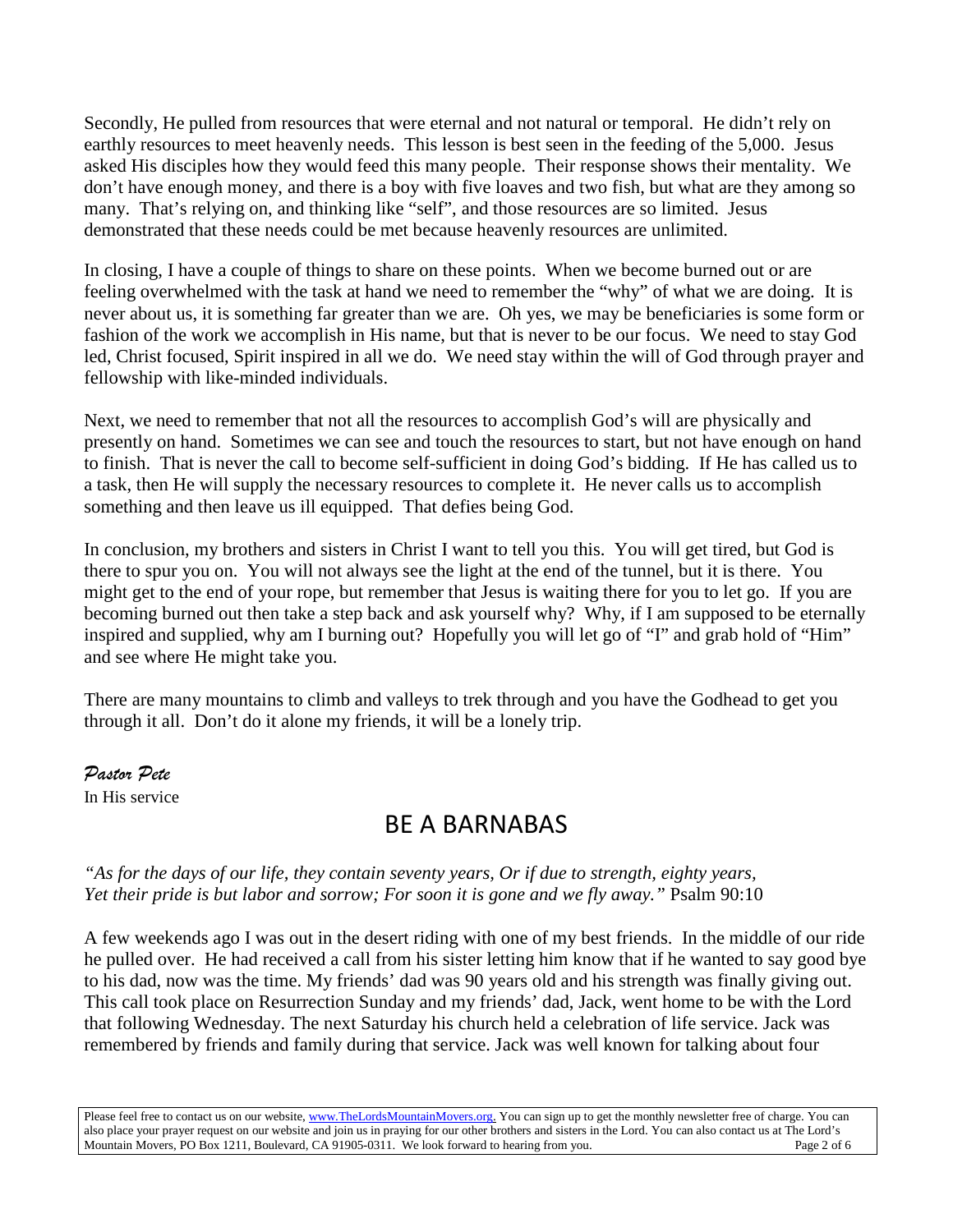things. His business which was life insurance, his investments which were real-estate, his wife and how they met, and lastly, he was always talking about life assurance. Jesus Christ.

Jack was a man who loved the Lord and loved his family. To deal with the suffering and loss of his father, my friend said at least he wouldn't have to hear the same stories anymore. I rebuked him and asked why he would say such a thing, some day he may wish he could hear the same story just one more time, but his dad wouldn't be there to tell it. He said he felt like his dad never loved him like he did his other siblings. I said that was a good thing. Each one of us is loved differently and uniquely by our earthly and heavenly fathers . I said I thought the reason why his siblings got so much attention was because they needed it more. My buddy didn't require the same attention.

This whole event made me think about how precious life is. I lost my son just over 16 years ago in an accident. I met my friend I mentioned above because our sons attended the same Sunday school together. We have been through a lot together. His son just graduated from a university and I wondered what that would have been like if my son was still here. I was jealous, but not in a bad way. I realize that God has different plans for each of us. I always wondered why God did things the way He did with my son. But then I remember that He used my son to start me on my journey with Him the day my boy was conceived. The day He took my son home was when He called me into a relationship with Him. I needed God more than ever to get through that time.

Loosing someone close to you is never easy. But dying is a part of life. We are all going to do it eventually. I really don't want to live to be 90 right now, but who knows how things will be by that time in my life. The main thing is to serve God right now, each and every day, right where He has us. We are all called to invest in heavenly real-estate. No matter the situation you are in or have been through, God loves you and is there for you. Love him back by loving those He has put into your life for this short time and appreciate the precious moments you get to share with them. In all this glorify our Father who is in heaven!

Be blessed in Him,

## *Brother Daniel Rodney*

## **We want you!**

That's right; the Lord's Mountain Movers Ministry wants you to be a bigger part of what we are doing in God's kingdom. We have received several contributions for your newsletter and thank those of you who have taken the time to send your submissions. We hope that more of you will share some of the talents God has given to you through writing, drawing, etc. Keep them coming. If you send something you need to have back, we will be glad to return it to you, just let us know.



Please feel free to contact us on our website, ww[w.TheLordsMountainMovers.o](http://www.thelordsmountainmovers.org/)rg. You can sign up to get the monthly newsletter free of charge. You can also place your prayer request on our website and join us in praying for our other brothers and sisters in the Lord. You can also contact us at The Lord's Mountain Movers, PO Box 1211, Boulevard, CA 91905-0311. We look forward to hearing from you. Page 3 of 6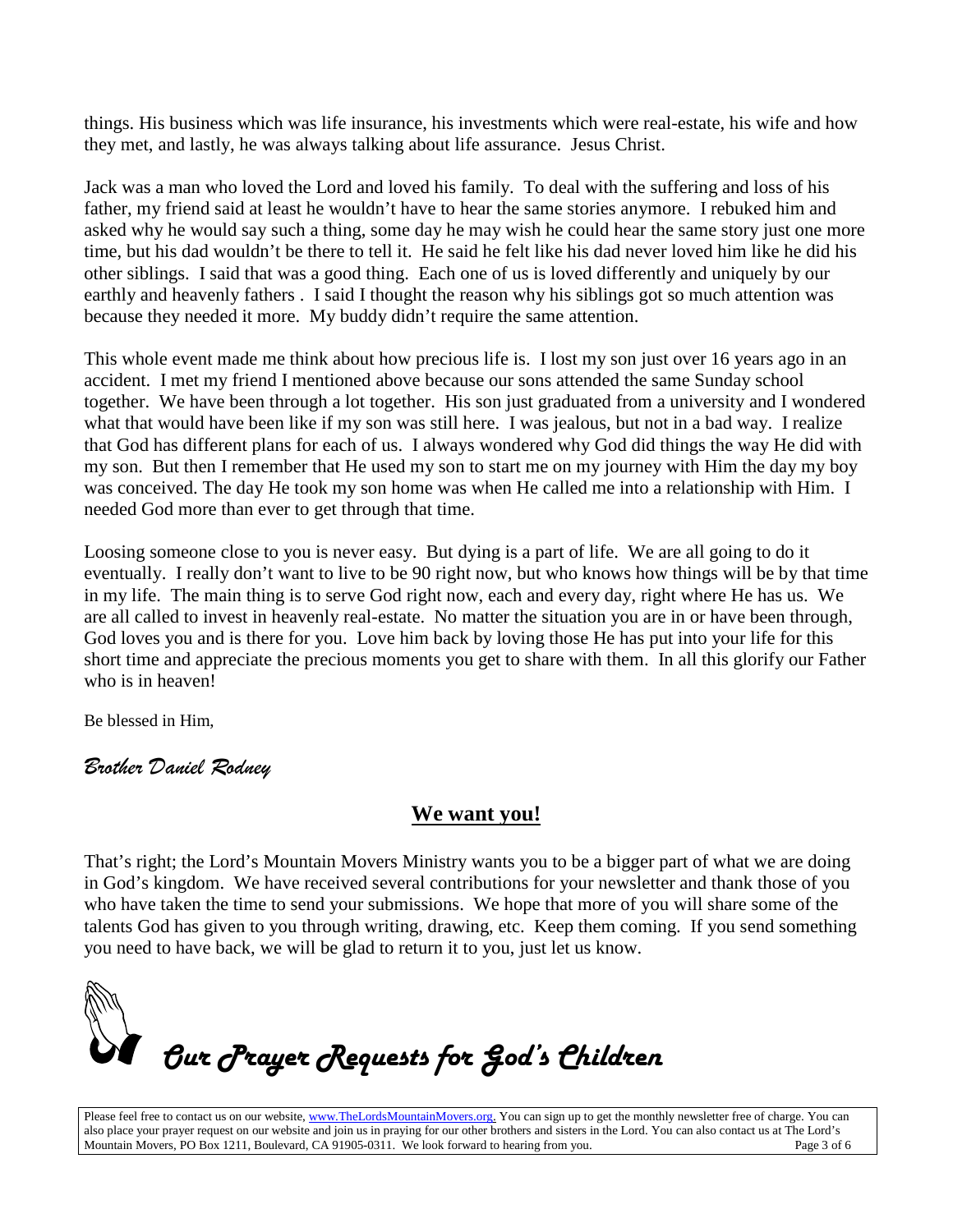Greetings to all our brothers and sisters in Christ who receive our newsletter through the mail. Due to financial constraints, we have revised the way we do our prayer requests. We are currently posting and maintaining all prayers requested on the Internet so your brothers and sisters all over the world can continue to pray for your petitions and praise God for the ones He has already answered.

We are encouraged by the work that God has already done through so many people praying for the needs of those they do not even know. What a privilege we have, to go before the throne of God with our requests and the requests of others. Let us keep praying and seeking His will for our lives and the lives of others. If you have a prayer request you would like added to next month's newsletter and/or posted on the ministry website, please fill out the form below and mail it to us. Previous prayer requests are still there on the website for people to read. We are wondering if your prayer has been answered yet? We want to know and share it with everyone else who reads the newsletter, so keep us updated. We look forward to hearing from you and standing in the gap as a prayer warrior. Please note that we will be removing older prayer requests, especially when we do not hear about updates. The newest requests are at the top of the list and the oldest requests are at the bottom of the list. These will remain on our website prayer list.

#### **March – May 2017 Prayer List**

- David. G.........Pray for children: Emily, Natalie, James, Brother Don and that they receive Salvation/Reconciliation and for the Ministry at Mule Creek.
- Connie C ........She has been diagnosed with ovarian cancer. Pray for her trusting in the Lord for a healing and restore her back into the life of Larry's K.
- Tom M ...........Pray that prop. 57 helps get me out so I can take George L. fishing.
- George L ........George has been ill in the hospital; he is 89 years old. Pray that he survives and can go home. And that Tom M. may be able to take him fishing one last time. PRAISE REPORT: He is recovering and doing better.
- Rex S..............Pray for him and his family for strength and peace as he recovers from open heart surgery. He is doing better.
- Gary B................. Needs prayer for his business and his health.
- Chris C...........Prayer for a wonderful marriage.
- Roger C..........Prayer for him in his peace and strength as he moves forward with the challenges of his incarceration.

Please feel free to contact us on our website, ww[w.TheLordsMountainMovers.o](http://www.thelordsmountainmovers.org/)rg. You can sign up to get the monthly newsletter free of charge. You can also place your prayer request on our website and join us in praying for our other brothers and sisters in the Lord. You can also contact us at The Lord's Mountain Movers, PO Box 1211, Boulevard, CA 91905-0311. We look forward to hearing from you.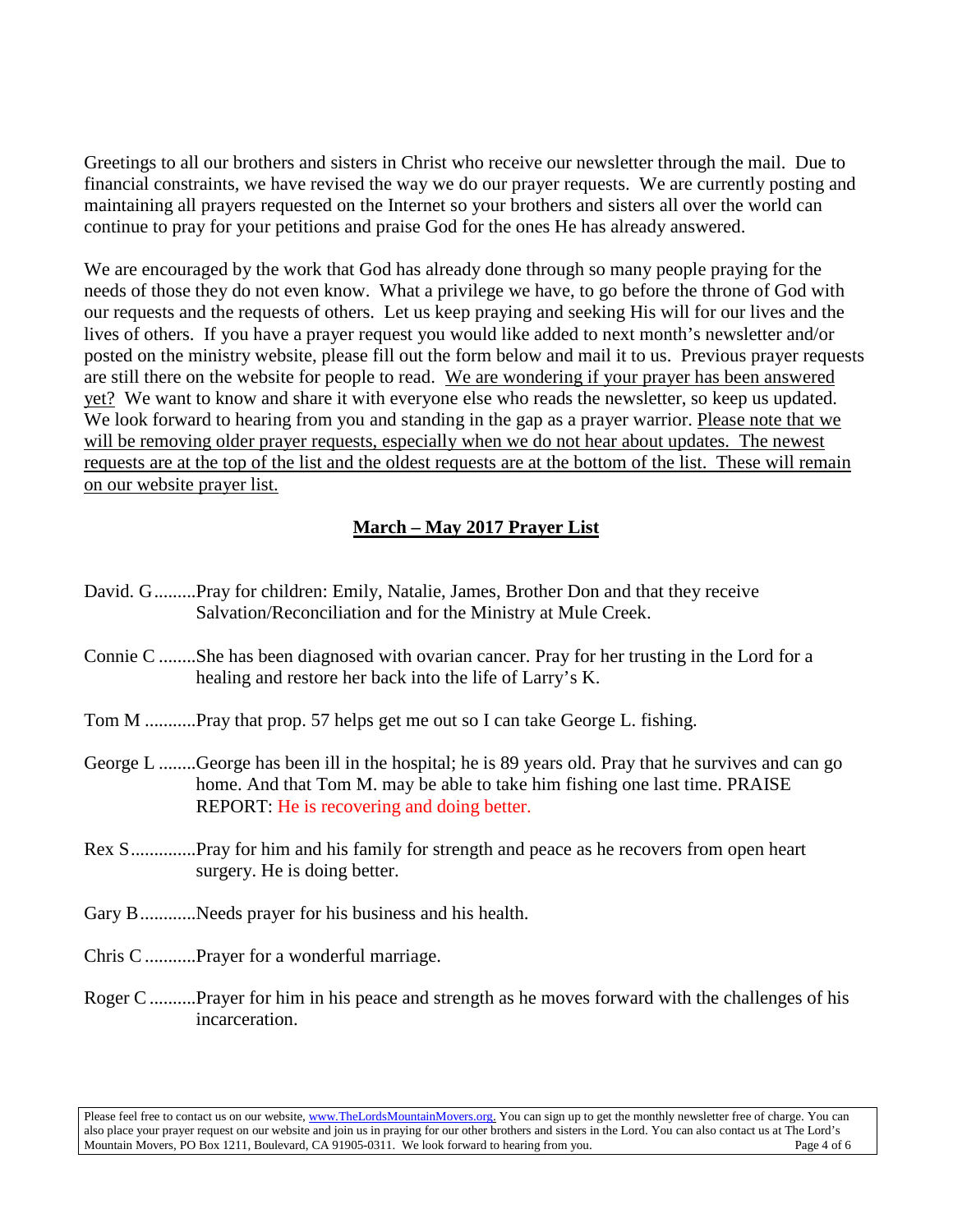- Barbara M ......Was diagnosed with Complex Regional Pain Syndrome. Prayer that she receives a longterm resolution to her health challenge, and that her and her husband's medical and financial needs might be met.
- Winifred W. ...Pray for God's favor in an upcoming board review and that he remains healthy and that he will be released soon and that the attacks on our chapel & pastor get resolved and services are restored.
- Richard D.......Pray that the Lord will use him to help others in the Celebrate Recovery program.
- Gabriel............Prayer that chapel services to run smoother and for the KAIROS program to continue.
- Robert M. .......Asks for prayer and healing for Rudy, Betsy & Maria (Valley fever and Carpel tunnel)
- James..............Prayer for the program on the yard to change for the better for everyone.
- Matlock ..........Requests for prayer for a closer relationship with his son.
- Joe S...............Asks for prayer for his family to come to know the Lord Jesus Christ.
- Geno...............For help with his soon-to-be-wife's family. To have them come visit him.
- Pastor Jack .....We pray for his health to improve and to get instruments on the yard.
- Tom S.............Asked for prayer to be able to spend time with his wife.
- Bob &
- Gina N............Asking for prayer for the family… They suddenly lost their 36-year-old daughter, Laura, after complications from elective Dental surgery. She is survived by her Husband and 2- 1/2-year-old son. The Family is struggling to understand this sudden loss. Pray for their healing.
- Dave G. ...........Asks for continued prayer for favor in appeal, family, delivery from excessive incarceration, re-unification of marriage and children, provision to fund all needs and continued blessings to this ministry. Pray that AB1909 will be retroactive.
- Sebastian M....Requests prayer for his children, that the Lord will soften their hearts and they will turn to Jesus for salvation.
- Pete C.............Keep him in prayer that he obtains better housing.
- Daniel R. ........Pray that he stays patient with the business situation he is in right now, waiting for God to reveal His plan for his life.

Please feel free to contact us on our website, ww[w.TheLordsMountainMovers.o](http://www.thelordsmountainmovers.org/)rg. You can sign up to get the monthly newsletter free of charge. You can also place your prayer request on our website and join us in praying for our other brothers and sisters in the Lord. You can also contact us at The Lord's Mountain Movers, PO Box 1211, Boulevard, CA 91905-0311. We look forward to hearing from you.